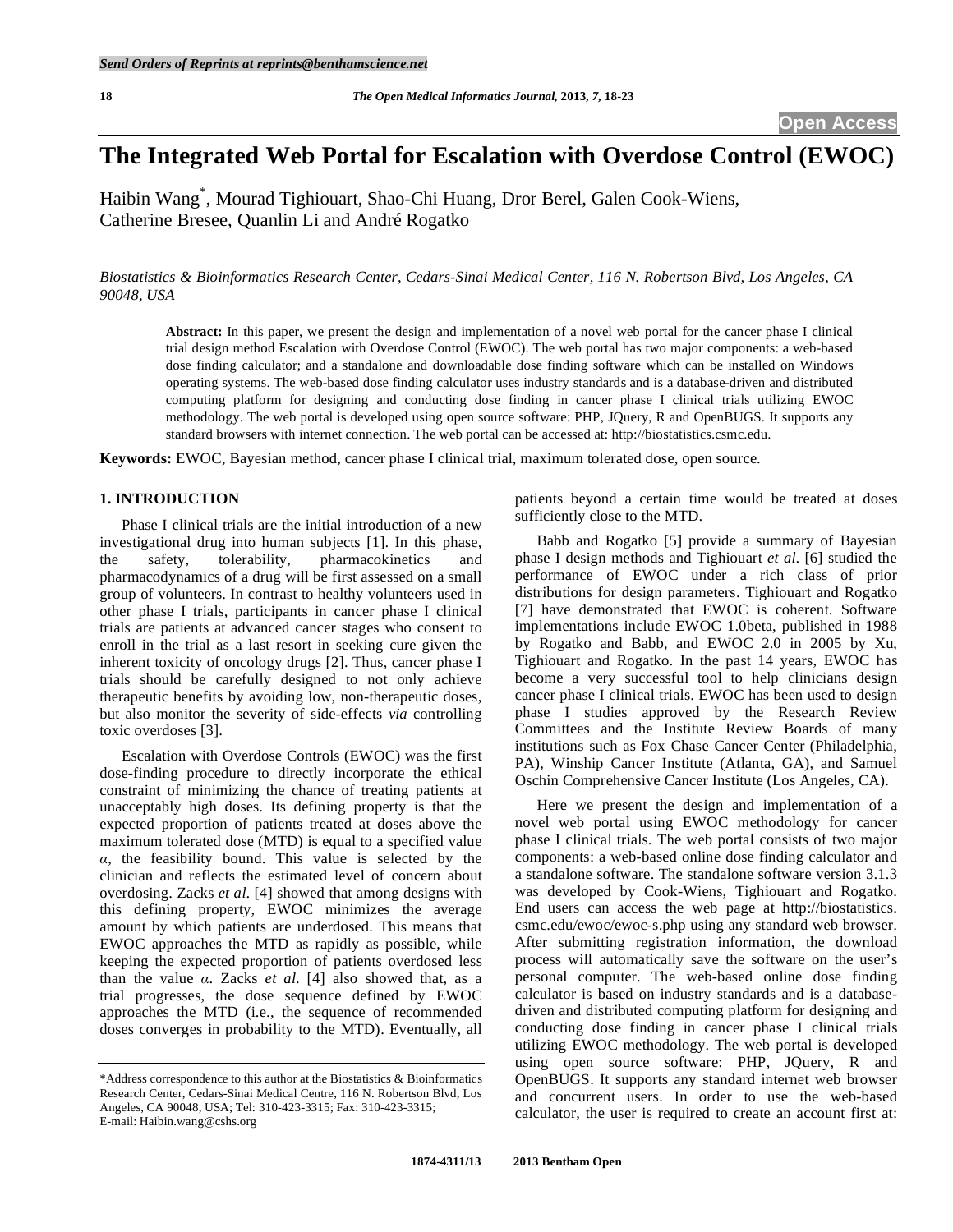#### *The Integrated Web Portal for Escalation with Overdose Control (EWOC) The Open Medical Informatics Journal, 2013, Volume 7* **19**

http://biostatistics.csmc.edu/ewoc/register.php. After that, the user can login into the system to conduct dose finding.

 In this paper we will briefly introduce the methodology used in EWOC. Then the architecture and system workflow will be elaborated to display its full functionality. Then, we provide an example to demonstrate the usage of the webbased online dose finding calculator. And in our concluding remarks we will also provide direction for future work.

#### **2. METHODS**

 The main purpose of a cancer phase I clinical trial is to determine the dose level of a new treatment regimen to be adopted in the next phase II clinical trials. It is generally assumed for cancer therapy that toxicity is a prerequisite for optimal anti-tumour activity [8]. While the new treatment regimen may produce therapeutic benefits to patients, it may also have toxic reactions. Higher therapeutic outcomes can be achieved by increasing the dose which may result in a higher risk of severe toxicity to patients. Meanwhile, the use of low and non-therapeutic dose levels should be minimized to prevent the occurrence of drug-resistance in patients. Therefore, the goal is to determine the MTD, defined as the dose expected to cause certain level of medical unacceptable, dose limiting toxicity (DLT) in a specified proportion  $\theta$  of patients [9]:

$$
Pr ob\{DLT | Dose = MTD\} = \theta.
$$
 (1)

In other words, a proportion  $\theta$  of patients will show DLT if the population of patients is treated at MTD. The parameter  $\theta$  is usually set between 0.1 and 0.5. If the DLT is a transient, correctable or non-fatal condition,  $\theta$  would be set relatively high, otherwise, set relatively low when it is lethal or life threatening [2].

 The key concept underlying EWOC is that one can select dose level for use in a phase I trial so that the predicted proportion of patients receiving a dose level above the MTD is equal to a specified value  $\alpha$ , defined as the feasibility bound [2]:

$$
\Pr ob\{MTD \le x_k \mid D_k\} = \alpha \tag{2}
$$

Here  $x_k$  denotes the dose level for the  $k^{\text{th}}$  patient and  $D_k$ includes the information for dose, toxicity for the  $k^{\text{th}}$  patient and all previously treated patients. This guarantees that the predicted probability that the given dose for each patient exceeds the MTD is equal to  $\alpha$ . The value of  $\alpha$  can be gradually increased in the program. As the trial progress, the accrued knowledge of the target dose invokes the need of a relatively higher probability of exceeding target dose.

## **2.1. Dose-Toxicity Model**

 A two parameter logistic based model was considered as the dose-toxicity relationship in EWOC:

$$
\Pr{obj[DLT | Dose = x]} = \frac{\exp(\beta_0 + \beta_1 x)}{1 + \exp(\beta_0 + \beta_1 x)}
$$
(3)

where  $\beta_0$  and  $\beta_1$  are the unknown location and scale parameters and *x* represents the dose level. The above location-scale family model is reparameterized in terms of the MTD  $\gamma$  and the probability of DLT at initial dose  $\rho_0$ , parameters clinicians can easily interpret [3]. It can be shown [2] that the likelihood based on model (3) expressed in terms of  $\gamma$  and  $\rho_0$  is

$$
L(\rho_0, \gamma | D_k) = \frac{\prod_{i \in S(k)} exp\{f(\rho_0, \gamma | D_i)\}}{\prod_{i=1}^{m(k)} [1 + exp\{f(\rho_0, \gamma | D_i)\}]}
$$
(4)

where

$$
f(\rho_0, \gamma | \mathbf{D}_i) = \frac{(\gamma - x_i) \log(\frac{\rho_0}{1 - \rho_0}) + (x_i - X_{\min}) \log(\frac{\theta}{1 - \theta})}{\gamma - X_{\min}} \quad (5)
$$

 $S(k) = \{i = 1, ..., m(k) : y_i = 1\}$ , and *m(k)* are the number of observations available at the time of treatment for the  $k^{\text{th}}$ patient.  $X_{\text{min}}$  and  $X_{\text{max}}$  stand for the minimum and maximum dose levels in the trial.

#### **2.2. Dose Escalation Method**

By combining prior information of  $\gamma$ ,  $\rho_0$  and the likelihood of all the previous patients available, the joint posterior distribution of  $(\gamma, \rho_0)$  will be obtained. Integrating out  $\rho_0$  the marginal posterior distribution of the MTD will be available.

$$
\pi_k(x) = \int_{x_{\min}}^x \int_0^{\theta} P(\rho_0, \gamma \mid D_k) d\rho_0 d\gamma.
$$
 (6)

where

$$
P(\rho_0, \gamma \mid D_k) = \tau^{-1} L(\rho_0, \gamma \mid D_k) I_{[0, \theta] \times [X_{\min}, X_{\max}]}(\rho_0, \gamma)
$$
 (7)

The dose to be allocated to the  $(k+1)$ <sup>st</sup> patient is the dose level  $x_{k+1}$  that ensure

 $\pi_k(x_{k+1}) = \alpha$ , where  $\alpha$  is the feasibility bound.

### **2.3. Estimation of the MTD**

 At the conclusion of the trial, the estimate of the MTD is given by [3]:

$$
\hat{\gamma}_l = \underset{x \in [X_{\min}, X_{\max}]}{\arg \inf} \int_{X_{\min}}^{X_{\max}} l_{\alpha}(x, \gamma) \pi(\gamma \mid D_n) d\gamma
$$
\n(8)

where  $\pi(x | D_n)$  is the posterior density of the MTD given all the observed data from the phase I trial and  $l_{\alpha}$  is an asymmetric loss function given by

$$
l_{\alpha}(x,\gamma) = \begin{cases} \alpha(\gamma - x) & \text{if } x \le \gamma \text{ that is, if } x \text{ is an underdose} \\ (1 - \alpha)(x - \gamma) & \text{if } x > \gamma \text{ that is, if } x \text{ is an overdose.} \end{cases}
$$
(9)

### **3. WEB PORTAL DEVELOPMENT**

 The web-based online dose finding calculator is based on standard three tier architecture (Fig. **1**). The front end is implemented in open source software PHP and JQuery. JQuery provides an excellent user input validation. The EWOC core algorithm is realized in open source software R and OpenBUGS. The middleware is also implemented in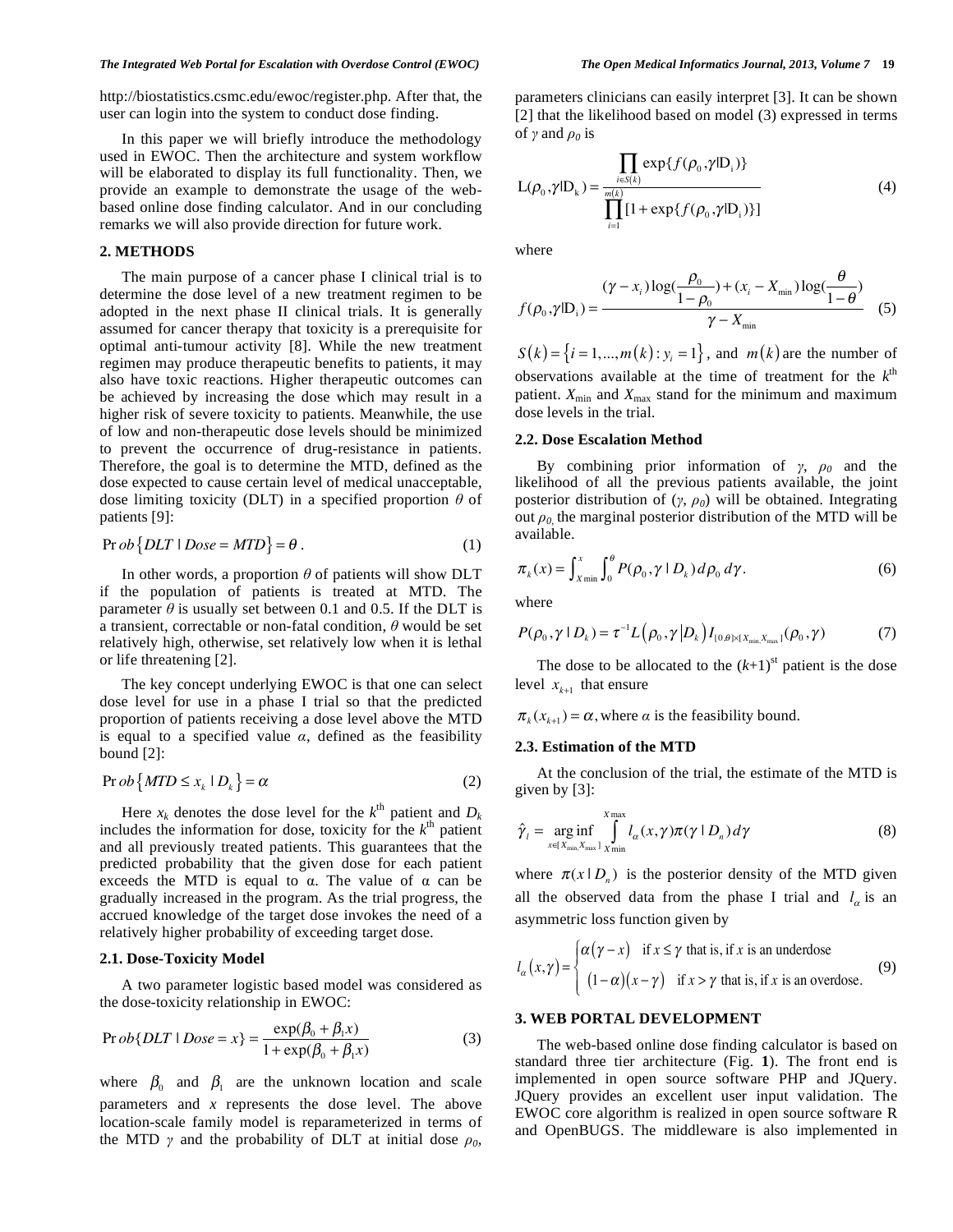

**Fig. (1).** High level architecture of web-based online calculator.

PHP to bridge front end interface with R implementation. The backend database is Oracle 11gR2.

 The web-based online dose finding calculator is database-driven, client/server, multi-user based architecture. One new feature of this web-based online calculator is that eachend user creates a password-protected account prior to use. After logging in into the web portal, the user can design and conduct dose finding with all results stored in the database. All results are retrievable by the user who created each project and task. New projects can be started or previously stored ones can be resumed by the user at each



**Fig. (2).** System workflow of web-based online calculator.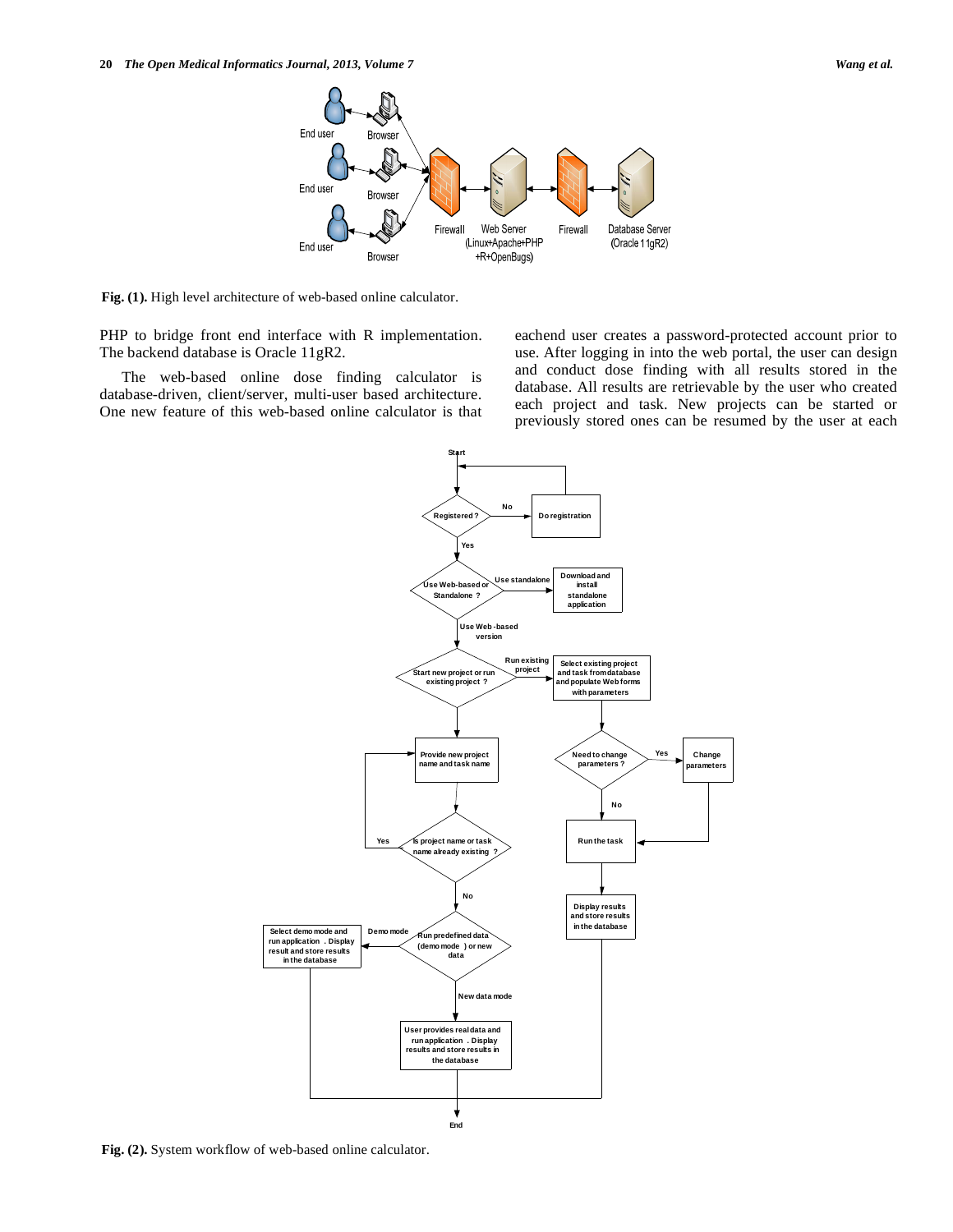login. Fig. (**2**) shows the system workflow of the web-based online dose finding calculator.



**Fig. (3).** ER diagram of the core tables of the web portal.

 There are six database tables to store users' profile, projects, tasks, subtasks, and parameter information. The ER diagram of the core tables of the system is displayed in Fig. (**3**).

 The web-based online calculator also provides many features such as calculating priors (mean, standard deviation, and parameters) and provides an open forum for discussion of technical issues.

# **4. DOSE ESCALATION SCHEME USING WEB-BASED ONLINE CALCULATOR**

 In a prior study, a dose-escalation scheme using EWOC was conducted to design a phase I clinical trial that involves the R115777 drug at Fox Chase Cancer Center in Philadelphia, PA in 1999. We will use this study as an example to demonstrate the application of web-based online dose finding calculator. R115777 is a selective nonpeptidomimetic inhibitor of farnesyltransferase (FTase), one of several enzymes responsible for post-translational modification that is required for the function of p21(ras) and other proteins. It was a repeated-dose, single-center trial designed to determine the MTD of R115777 in patients with advanced incurable cancer. NCIC Expanded Common Toxicity Criteria was used to assess toxicity in the trial. Dose limiting toxicity (DLT) was defined by grade 3 nonhematological toxicity (with the exception of alopecia or nausea/vomiting) or hematological grade 4 toxicity with a possible, probable or likely causal relationship to administration of R115777. Patient participation ended when the occurrence of tumor progression or DLT leading to permanent discontinuation was found. The minimum and maximum dose for this study was  $60 \text{ mg/m}^2$  and  $1000$  $mg/m<sup>2</sup>$ , respectively. The pilot study showed that five patients receiving each individual dose at 100, 150, 200, 250, or 300 mg/m<sup>2</sup> had no toxicity observed. The probability of

| <b>Required</b>                                        | <b>Optional</b>                | <b>Priors</b> | <b>Results</b>      |        |                       |  |  |  |
|--------------------------------------------------------|--------------------------------|---------------|---------------------|--------|-----------------------|--|--|--|
| Probability of Dose Limiting Toxicity $(\theta)$ 0.333 |                                |               |                     |        |                       |  |  |  |
| Probability of Exceeding Target Dose (a) 0.3           |                                |               |                     |        |                       |  |  |  |
| Minimum Dose 60                                        |                                |               |                     |        |                       |  |  |  |
| Maximum Dose 1000                                      |                                |               |                     |        |                       |  |  |  |
| <b>Matrix Input-</b>                                   |                                |               |                     |        |                       |  |  |  |
|                                                        | • Input K by 2 matrix: $K = 5$ | Row(s)        |                     |        |                       |  |  |  |
| <b>DLT</b><br>1. [0]                                   | <b>Dose</b><br>$100$ ]         | 2. [0]        | $150$ ]             | 3. [0] | 200<br>$\overline{1}$ |  |  |  |
| 4. [ 0                                                 | 250<br>$\mathbf{I}$            | 5. [0]        | 300<br>$\mathbf{1}$ |        |                       |  |  |  |

**Fig. (4).** Screen shot of required parameters.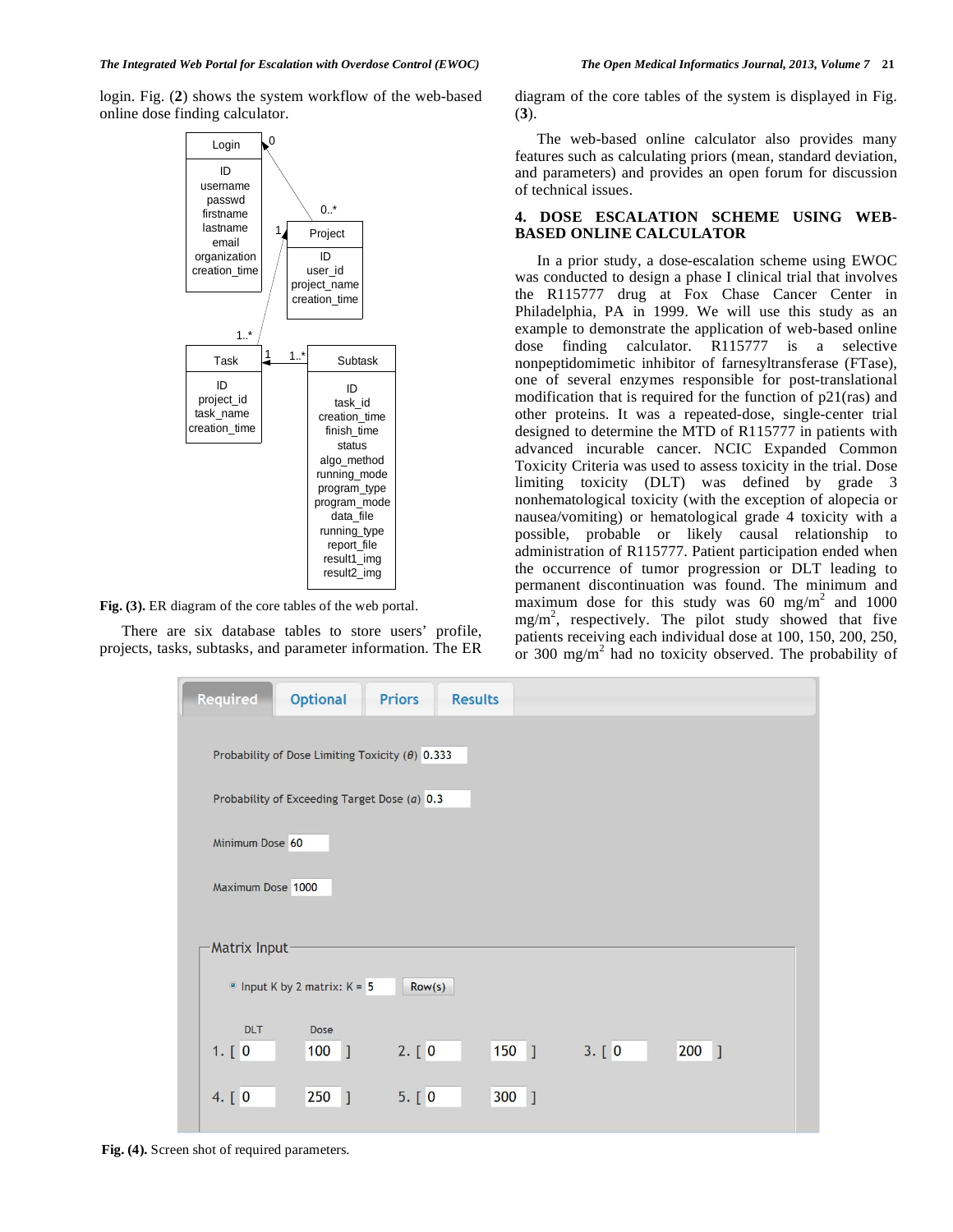| <b>Optional</b><br>Required<br><b>Priors</b>            | <b>Results</b> |  |
|---------------------------------------------------------|----------------|--|
| <b>Title: R11577</b>                                    |                |  |
| Minimum Dose Increment 50.0                             |                |  |
| Bayesian Confidence Interval 90 %                       |                |  |
| <sup>2</sup> Posterior Distribution of Target Dose Plot |                |  |
| Cohort size: three<br>· Patients                        |                |  |
| Tree of Doses for Next four                             | - Cohorts      |  |
| Variable Alpha Increment 0.05                           |                |  |
|                                                         |                |  |
| <b>Calculate Next Dose</b>                              |                |  |
|                                                         |                |  |

**Fig. (5).** Screen shot of optional parameters.

DLT at MTD was set as  $\theta = 0.333$  and the initial probability of a patient exceeding the target dose as  $\alpha = 0.3$ . The drug was supplied in 50 mg and 100 mg capsules, so the minimum dose increment was set as  $50 \text{ mg/m}^2$ . The tree of dose was extended to next five patients. Variable Alpha Increment was set as 0.05 so the feasibility bound  $\alpha$  would

increase by 0.05 for each patient until it reached 0.50, the upper limit for the probability of exceeding target dose. The default prior distribution for target dose is uniform distribution between 0 and  $\theta$  which is 0.333 here.

 Once all parameters are entered in the web-portal based version of EWOC, the user can click the Submit button at the